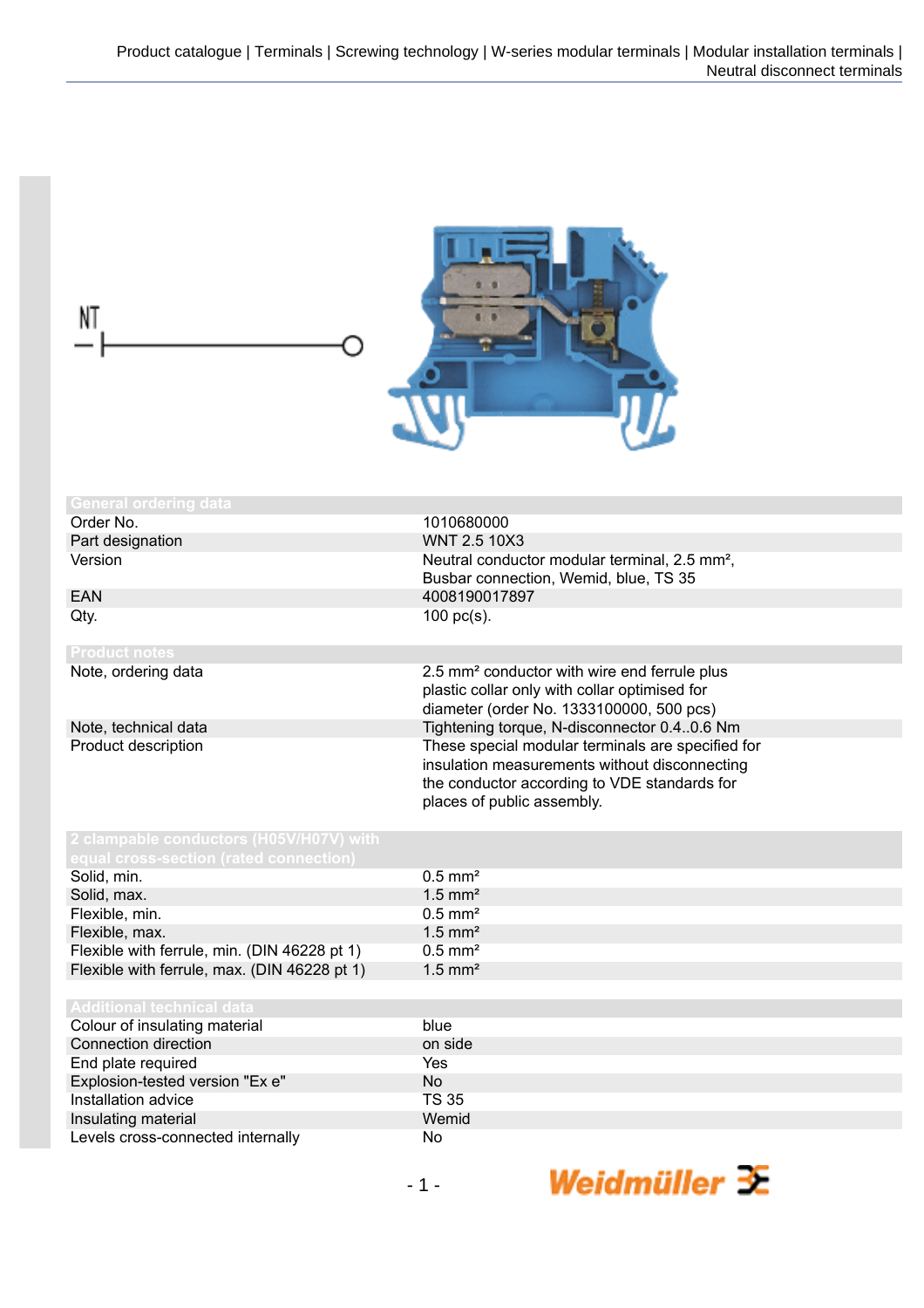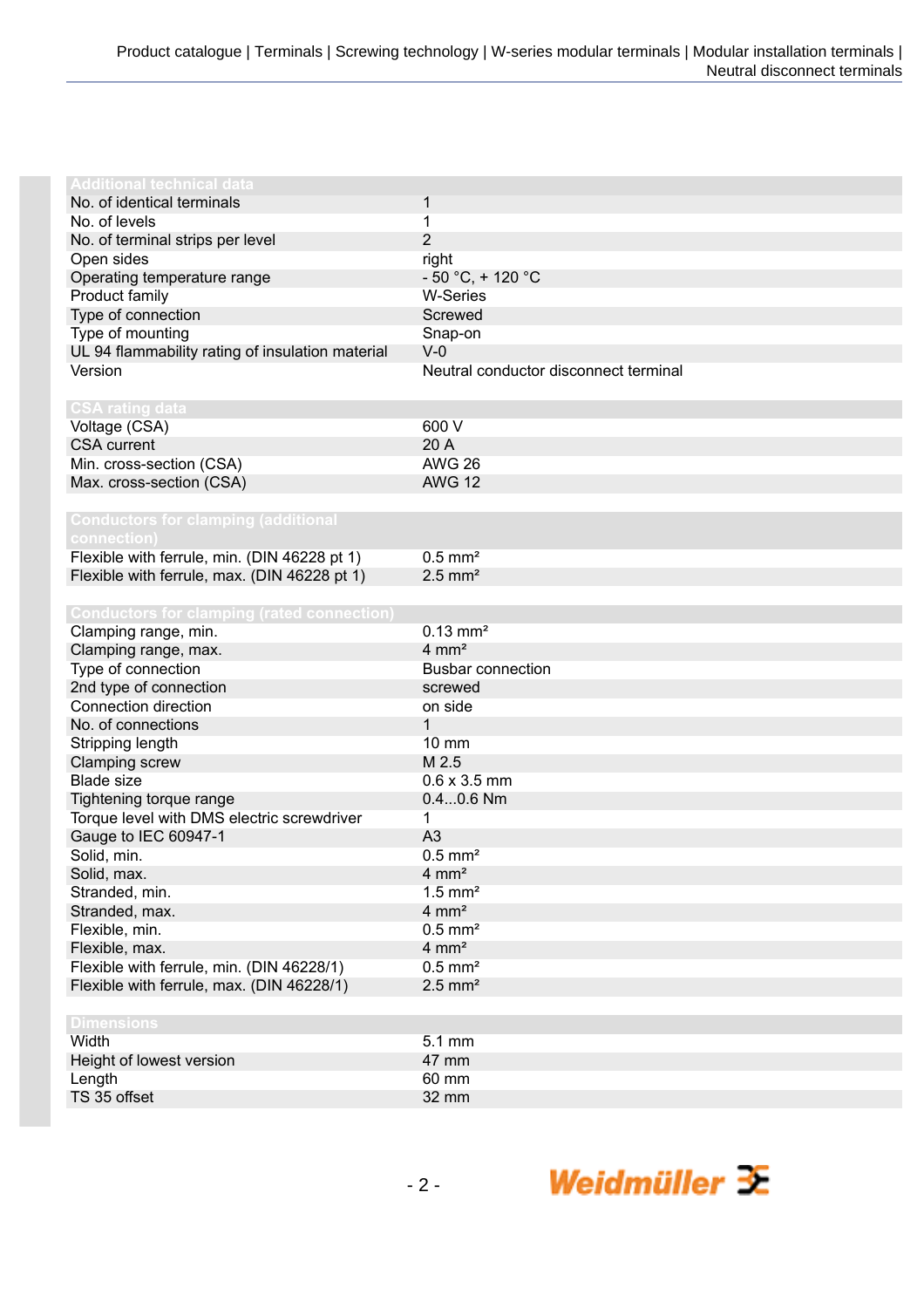| <b>Disconnect terminals</b>                     |                                                                              |
|-------------------------------------------------|------------------------------------------------------------------------------|
| Torque level with DMS electric screwdriver      | 1                                                                            |
|                                                 |                                                                              |
| N-conductor disconnect terminal<br>For N-busbar | $3 \times 10$ mm                                                             |
| Torque range (B1)                               | $0.40.6$ Nm                                                                  |
|                                                 |                                                                              |
| Rating data                                     |                                                                              |
| Rated cross-section                             | $2.5$ mm <sup>2</sup>                                                        |
| Rated voltage                                   | 400 V                                                                        |
| Rated impulse voltage                           | 6 kV                                                                         |
| Rated current                                   | 24 A                                                                         |
| <b>Standards</b>                                | IEC 60947-7-1                                                                |
| Current with max. conductor                     | 32 A                                                                         |
| Pollution severity                              | 3                                                                            |
| UL rating data                                  |                                                                              |
| Voltage (UL)                                    | 600 V                                                                        |
| Current (UL)                                    | 25 A                                                                         |
| Min. cross-section (UL)                         | <b>AWG 22</b>                                                                |
| Max. cross-section (UL)                         | <b>AWG 12</b>                                                                |
| <b>Approvals</b>                                |                                                                              |
| Approvals institutes                            | $\frac{1}{2}$<br>ME25                                                        |
| <b>Downloads</b>                                |                                                                              |
| <b>STEP</b>                                     | 1010680000_08991_WNT_2.5_10X3_STP.stp                                        |
| <b>Classifications</b>                          |                                                                              |
| eClass 4.1                                      | 27-14-11-20                                                                  |
| eClass 5.0                                      | 27-14-11-38                                                                  |
| eClass 5.1                                      | 27-14-11-38                                                                  |
| <b>Similar products</b>                         |                                                                              |
| Order No.<br>Part designation                   | Version                                                                      |
| 1010600000<br>WNT 2.5 10X3 BE                   | Neutral conductor modular terminal, 2.5 mm <sup>2</sup> , Busbar connection, |
|                                                 | Wemid, dark beige, TS 35                                                     |